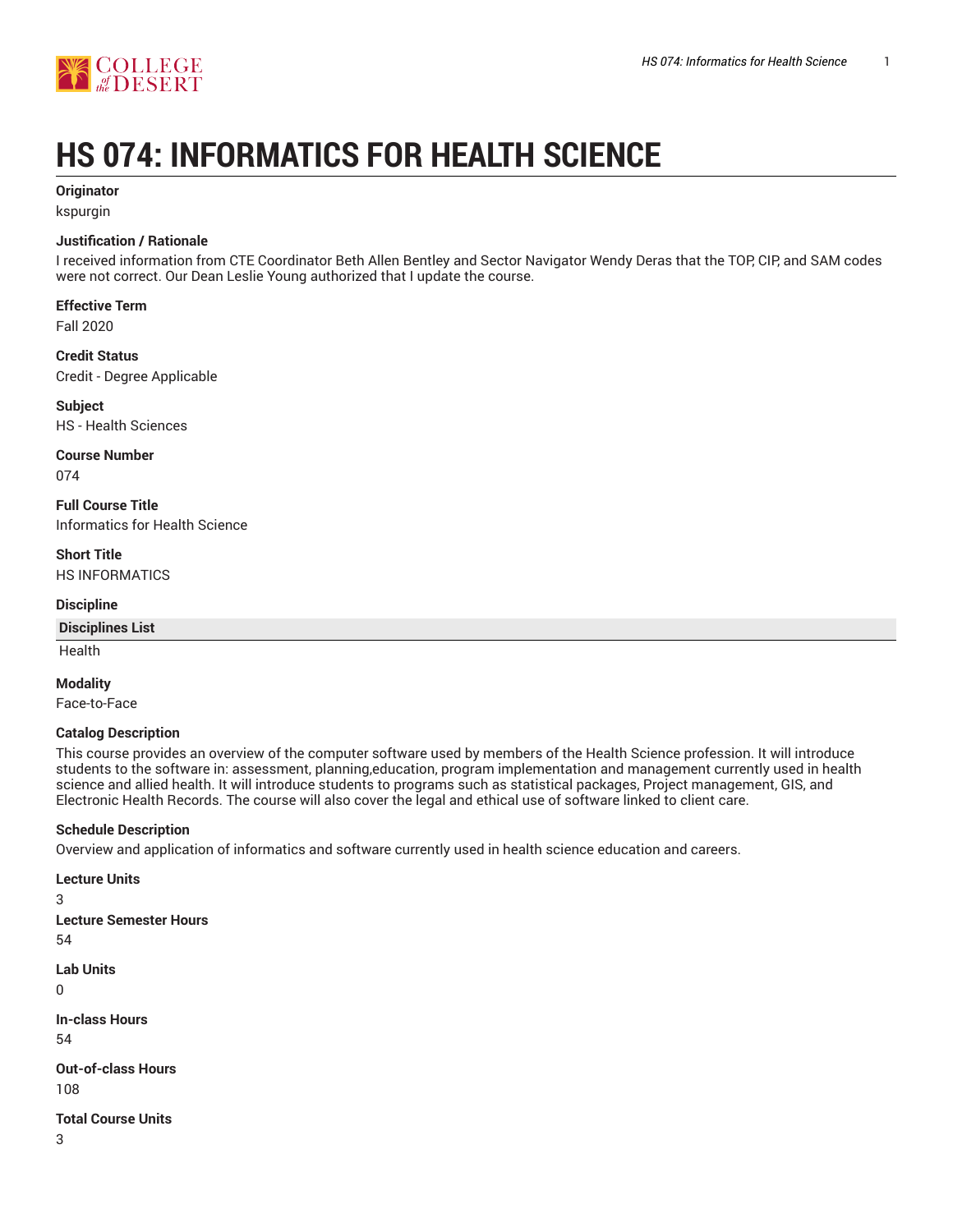

#### **Total Semester Hours**

162

# **Required Text and Other Instructional Materials**

**Resource Type** Book

**Author**

Nelson, R. Staggers, N.

**Title**

Health Informatics – An Interprofessional Approach

**Edition**

2nd

**City**

St. Louis, MO

**Publisher**

Elsevier

**Year** 2018

**College Level** Yes

**Flesch-Kincaid Level** 13

**ISBN #** 978-0-323-40231-6

**Resource Type** Web/Other

**Description** data storage device - Flash Drive

#### **Class Size Maximum**

30

#### **Course Content**

- 1. Course begins with and overview of the software applications that will be used during the student's education in health science. Students receive step by step direction through basic software applications as they complete weekly assignments in Microsoft Word, Excel, PowerPoint, Prezi, podcast, and others as they respond to health science topics.
- 2. The course will continue with an over view of the application currently utilized in health science programs for assessment, documentation, planning, program implementation, management, and statistical analysis. Students will be guided through software such as GIS, SPSS, electronic medical records, personnel health records and Microsoft Project.
- 3. Topics include: Health information (HI) overview; Healthcare Data, Information access, and documentation; Electronic Health Records, Health Information Exchange, Barcodes. Data Standards; Architectures of Information Systems; Health Information Privacy and Security; HI Ethics; Mobile Technology; Online Medical Resources; Search Engines; Evidence-Based Medicine and Clinical Practice Guidelines; The course will cover the different applications, and appropriate use, determining which particular application is most affective in each situation.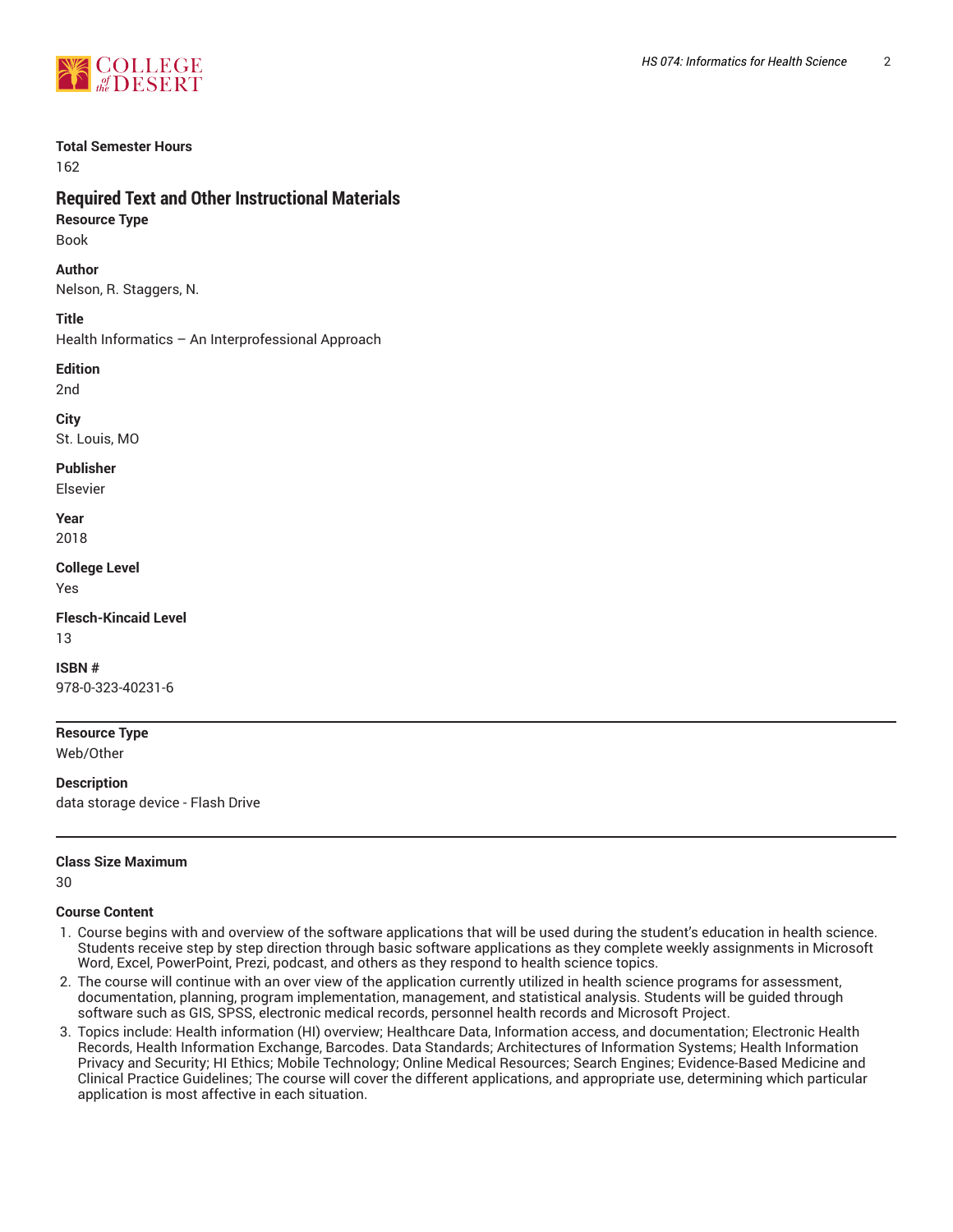

#### **Course Objectives**

|             | <b>Objectives</b>                                                                                                                     |
|-------------|---------------------------------------------------------------------------------------------------------------------------------------|
| Objective 1 | Learn to search databases at a beginner level                                                                                         |
| Objective 2 | Learn to use Electronic Health Records (EHR) to gather and input data                                                                 |
| Objective 3 | Learn to utilize an Excel spreadsheet to enter date and produce graphs                                                                |
| Objective 4 | Learn to utilize SPSS for data entry and statistical analysis                                                                         |
| Objective 5 | Learn to utilize Microsoft Project to produce a Work Breakdown Structure                                                              |
| Objective 6 | Learn to utilize PowerPoint to produce a presentation                                                                                 |
| Objective 7 | Learn to utilize software to integrate applications into documents                                                                    |
| Objective 8 | Learn to utilize Geographical Information System (GIS) software                                                                       |
| Objective 9 | Explain the legal and ethical application connected with using software for client data including HIPPA, security, and<br>plagiarism. |

#### **Student Learning Outcomes**

|           | Upon satisfactory completion of this course, students will be able to:                                                                                                                       |
|-----------|----------------------------------------------------------------------------------------------------------------------------------------------------------------------------------------------|
| Outcome 1 | Demonstrate basic use of software applications that pertain to assessment, planning, education, program<br>implementation and management currently used in health science and allied health. |
| Outcome 2 | Explain the concepts of ethical use in health care informatics.                                                                                                                              |
| Outcome 3 | Describe the legal issues surrounding health care records and personal information.                                                                                                          |

#### **Methods of Instruction**

| <b>Method</b>                      | Please provide a description or examples of how each instructional<br>method will be used in this course.                                                                                                                                                              |
|------------------------------------|------------------------------------------------------------------------------------------------------------------------------------------------------------------------------------------------------------------------------------------------------------------------|
| Journal                            | Students will keep an electronic journal on a flash drive with an example<br>of each applications practiced.                                                                                                                                                           |
| Discussion                         | Discussion of practical use for each application in the field of health<br>science and health science education. Discussion of the ethical use of<br>electronic in health science.                                                                                     |
| Demonstration, Repetition/Practice | Demonstration of each application including use of help menu.                                                                                                                                                                                                          |
| Technology-based instruction       | Computer programs and applications used in health science and for<br>success in a health science program. GIS, Excel, statistical analysis,<br>Graphing, Mail Merge, SPSS, data bases for regional data, electronic<br>medical records, and clinical decision support. |

#### **Methods of Evaluation**

| <b>Method</b>                                                              | Please provide a description or examples of how<br>each evaluation method will be used in this course. | <b>Type of Assignment</b> |
|----------------------------------------------------------------------------|--------------------------------------------------------------------------------------------------------|---------------------------|
| Guided/unguided journals                                                   | Electronic journal of saved screenshots, documents, In and Out of Class<br>charts and tables.          |                           |
| Presentations/student demonstration observations  PowerPoint presentation. |                                                                                                        | In and Out of Class       |
| Tests/Quizzes/Examinations                                                 | Midterm and final examinations                                                                         | In Class Only             |
| Tests/Quizzes/Examinations                                                 | Take home quizzes                                                                                      | Out of Class Only         |

#### **Assignments**

#### **Other In-class Assignments**

Students will prepare a PowerPoint or Prezi presentation which will include:

- 1. Research on health outcomes (e.g. Diabetes) including data for the Coachella Valley
- 2. This data then will be entered into a spreadsheet and create charts for clarification.
- 3. GIS map of Zip code areas to high light affected areas
- 4. SPSS will be used to determine the statistical relevance

Students will prepare an electronic journal that will include: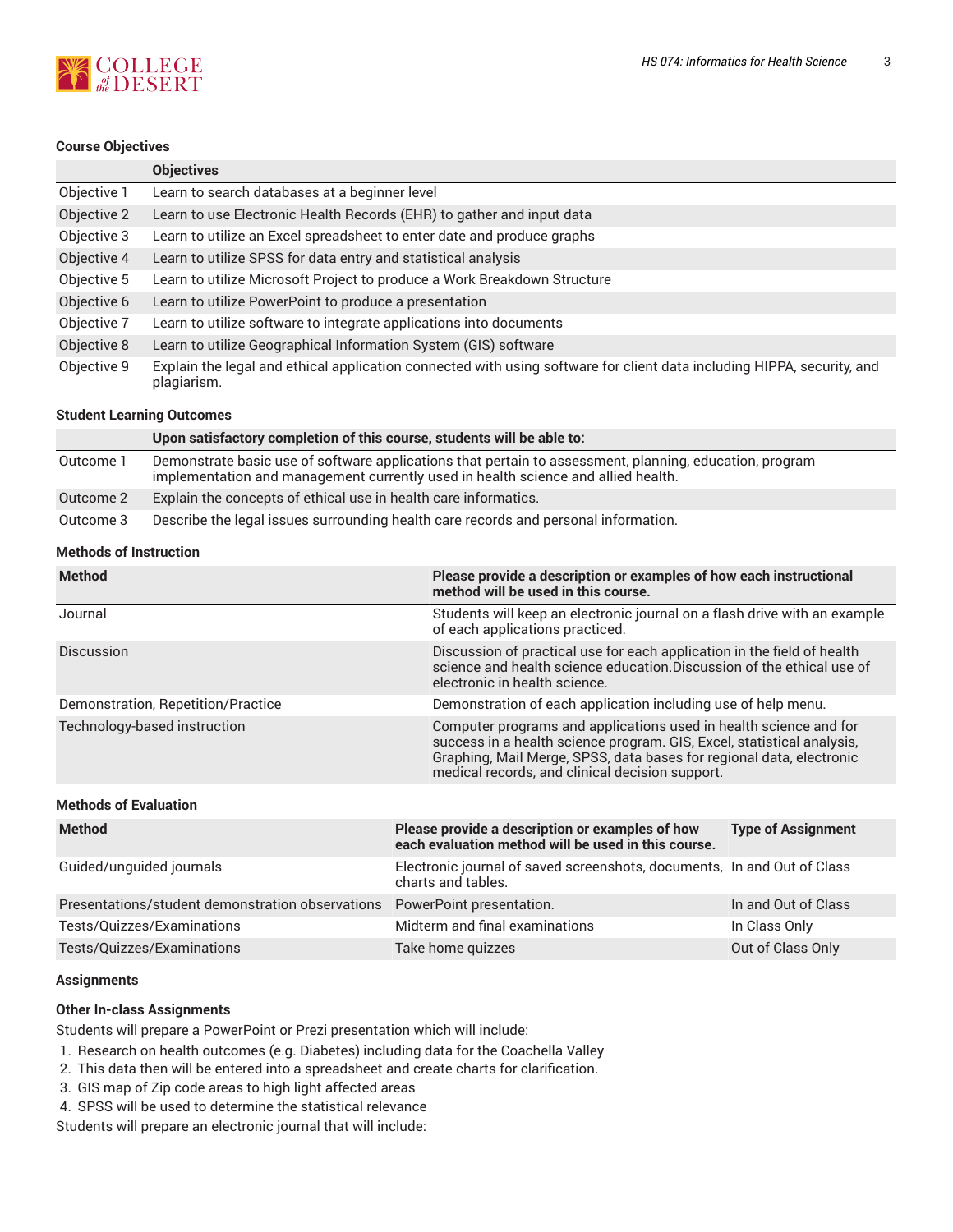

- 1. A saved document from each application.
- 2. A screeenshot of the help menu for each application.
- 3. A letter sent by email with a document merge.
- 4. Student will navigate an electronic medical record and create a screenshot of data entered into the record.
- 5. Screenshot of a clinical decision support tool
- 6. Document describing the ethical use of health IT and HIPPA.

Students will perform a Peer Evaluation of the group project

#### **Other Out-of-class Assignments**

Assigned reading prior to class. Practice applications and complete PowerPoint / Prize started in class. Take-home quizzes Group project

**Grade Methods**

Letter Grade Only

# **Comparable Transfer Course Information**

**University System CSU Campus** CSU San Bernardino

**Course Number** HSCI 273 **Course Title** Software Applications

**Catalog Year** 2012 2013

#### **Rationale**

Both course offer and overview and use of the software applications used in health science; including assessment, planning, use of regional databases, statistical analysis and graphing. They also include applications that assist in the success of a student in a health care program.

# **MIS Course Data**

#### **CIP Code**

51.9999 - Health Professions and Related Clinical Sciences, Other.

**TOP Code** 129900 - Other Health Occupations

**SAM Code** D - Possibly Occupational

**Basic Skills Status** Not Basic Skills

**Prior College Level** Not applicable

**Cooperative Work Experience** Not a Coop Course

**Course Classification Status** Credit Course